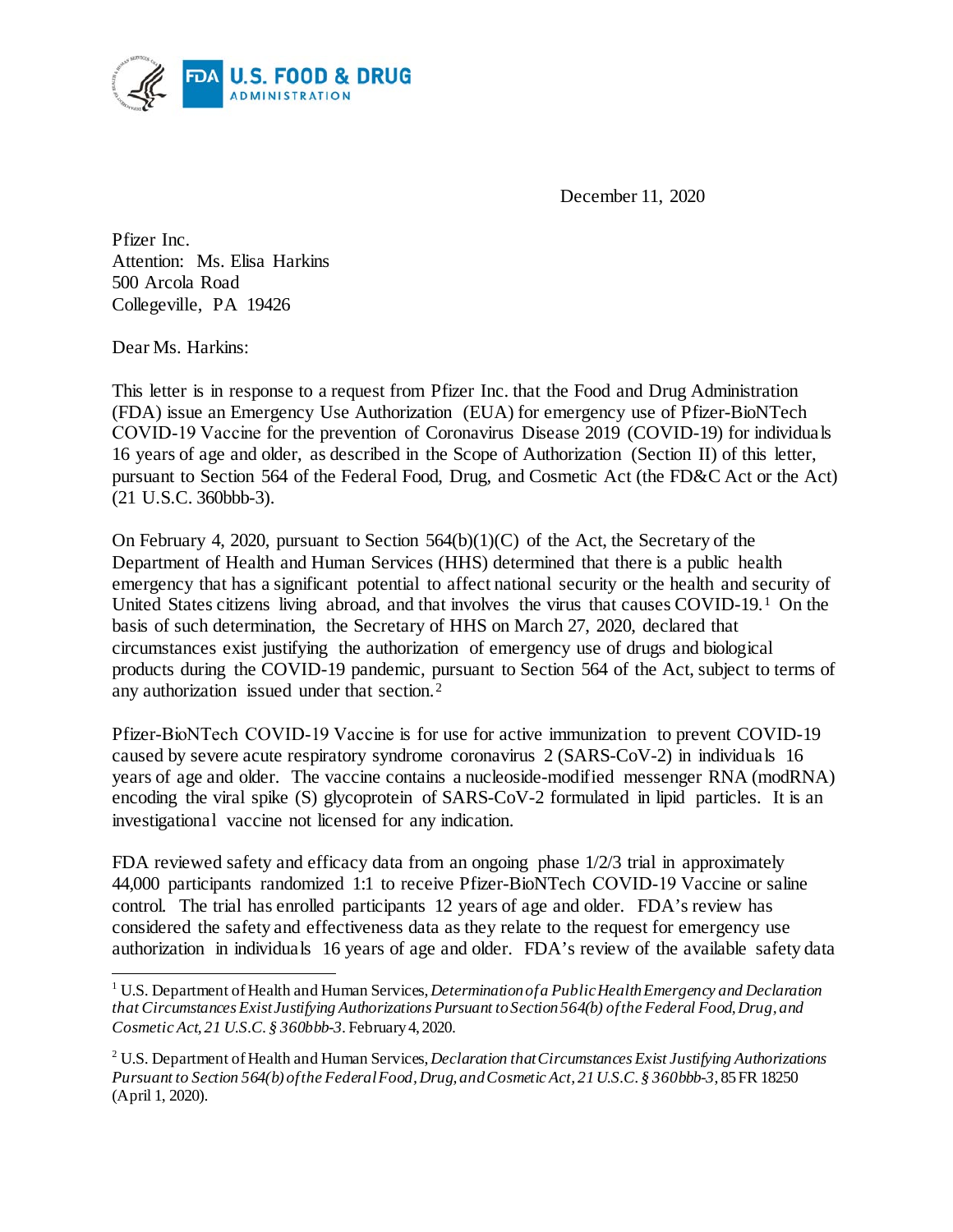two months after receiving the second dose, did not identify specific safety concerns that would preclude issuance of an EUA. FDA's analysis of the available efficacy data from 36,523 participants 12 years of age and older without evidence of SARS-CoV-2 infection prior to 7 days after dose 2 confirm the vaccine was 95% effective (95% credible interval 90.3, 97.6) in preventing COVID-19 occurring at least 7 days after the second dose (with 8 COVID-19 cases in the vaccine group compared to 162 COVID-19 cases in the placebo group). Based on these data, known and potential benefits of Pfizer-BioNTech COVID-19 Vaccine outweigh the known and potential risks of the vaccine, for the prevention of COVID-19 in individuals 16 years of age and older. Finally, on December 10, 2020, the Vaccines and Related Biological Products Advisory Committee voted in agreement with this conclusion. from 37,586 of the participants 16 years of age and older, who were followed for a median of and review of manufacturing information regarding product quality and consistency, it is reasonable to believe that Pfizer-BioNTech COVID-19 Vaccine may be effective. Additionally, it is reasonable to conclude, based on the totality of the scientific evidence available, that the

 Having concluded that the criteria for issuance of this authorization under Section 564(c) of the Act are met, I am authorizing the emergency use of Pfizer-BioNTech COVID-19 Vaccine for the prevention of COVID-19, as described in the Scope of Authorization section of this letter (Section II) and subject to the terms of this authorization.

# **I. Criteria for Issuance of Authorization**

 I have concluded that the emergency use of Pfizer-BioNTech COVID‑19 Vaccine for the II) meets the criteria for issuance of an authorization under Section 564(c) of the Act, because: prevention of COVID-19 when administered as described in the Scope of Authorization (Section

- 1. SARS-CoV-2 can cause a serious or life-threatening disease or condition, including severe respiratory illness, to humans infected by this virus;
- and that, when used under the conditions described in this authorization, the known and potential benefits of Pfizer-BioNTech COVID‑19 Vaccine when used to prevent COVID-19 outweigh its known and potential risks; and 2. Based on the totality of scientific evidence available to FDA, it is reasonable to believe that Pfizer-BioNTech COVID‑19 Vaccine may be effective in preventing COVID-19,
- 3. There is no adequate, approved, and available alternative to the emergency use of Pfizer-BioNTech COVID-19 Vaccine to prevent COVID-19.<sup>[3](#page-1-0)</sup>

#### **II. Scope of Authorization**

l

 I have concluded, pursuant to Section 564(d)(1) of the Act, that the scope of this authorization is limited as follows:

<span id="page-1-0"></span> $3$  No other criteria of issuance have been prescribed by regulation under Section 564(c)(4) of the Act.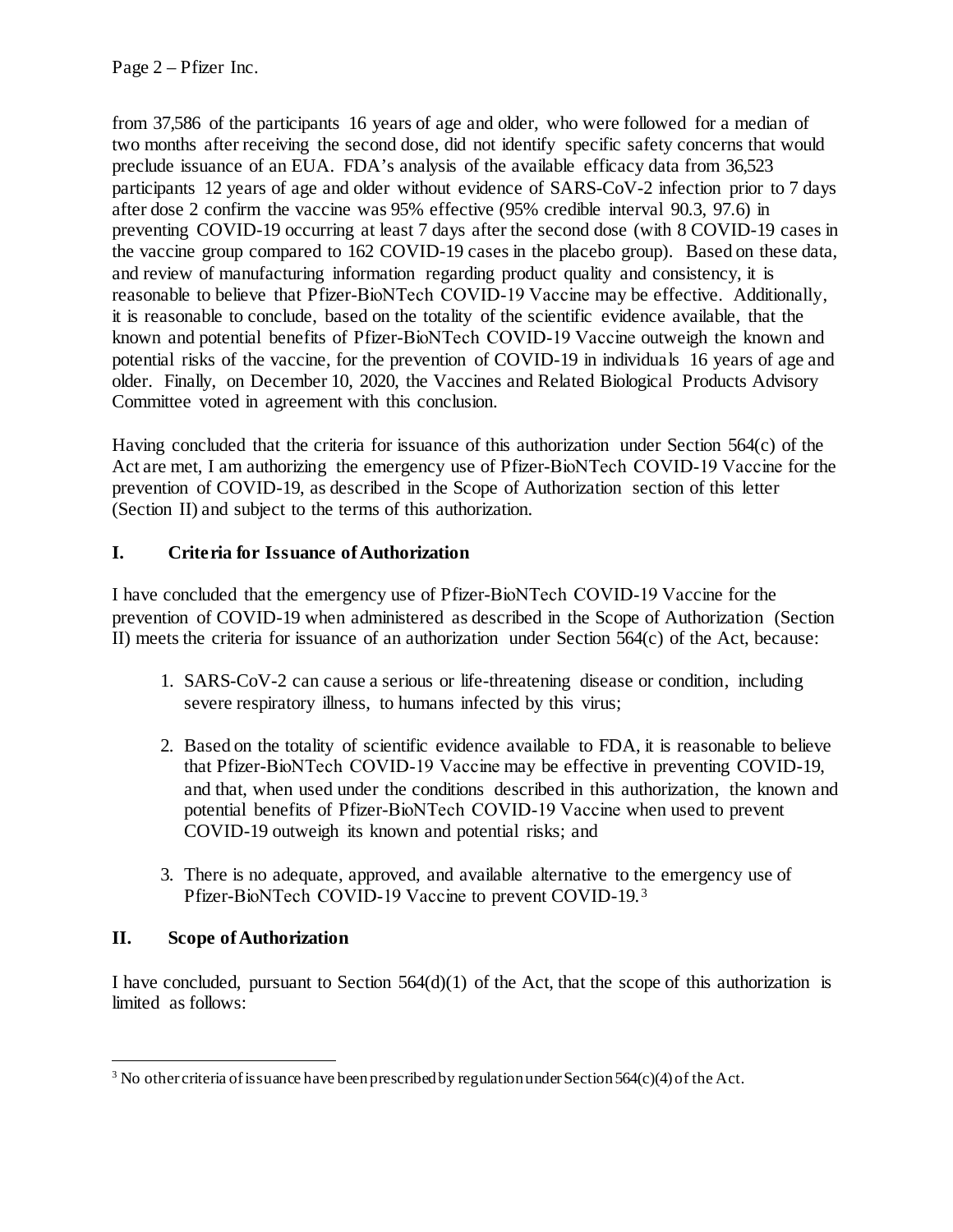- Pfizer Inc. will supply Pfizer-BioNTech COVID-19 Vaccine either directly or stakeholders<sup>[5](#page-2-1)</sup> as directed by the U.S. government, including the Centers for Disease Control and Prevention (CDC) and/or other designee, for use consistent with the terms and conditions of this EUA; through authorized distributor( $s$ )<sup>4</sup>, who will distribute to emergency response
- The Pfizer-BioNTech COVID-19 Vaccine covered by this authorization will be administered by vaccination providers<sup>6</sup> and used only to prevent COVID-19 in individuals ages 16 and older; and
- Pfizer-BioNTech COVID-19 Vaccine may be administered by a vaccination provider without an individual prescription for each vaccine recipient.

## **Product Description**

 vials; each vial must be diluted with 1.8 mL of sterile 0.9% Sodium Chloride Injection, USP prior to use to form the vaccine. After dilution, each vial contains 5 doses of 0.3 mL per dose. The Pfizer-BioNTech COVID-19 Vaccine is supplied as a frozen suspension in multiple dose The Pfizer-BioNTech COVID-19 Vaccine does not contain a preservative.

 Each 0.3 mL dose of the Pfizer-BioNTech COVID-19 Vaccine contains 30 mcg of a nucleoside- modified messenger RNA (modRNA) encoding the viral spike (S) glycoprotein of SARS-CoV-2. Each dose of the Pfizer-BioNTech COVID-19 Vaccine also includes the following ingredients: lipids (0.43 mg (4-hydroxybutyl)azanediyl)bis(hexane-6,1-diyl)bis(2-hexyldecanoate), 0.05 mg

<span id="page-2-0"></span> $\overline{a}$ <sup>4</sup> "Authorized Distributor(s)" are identified by Pfizer Inc. or, if applicable, by a U.S. government entity, such as the Centers for Disease Control and Prevention (CDC) and/or other designee, as an entity or entities allowed to distribute authorized Pfizer-BioNTech COVID‑19 Vaccine.

<span id="page-2-1"></span> providers" (e.g., if a local health department is administering COVID-19 vaccines; if a pharmacy is acting in an it is expected that the conditions of authorization that apply to emergency response stakeholders and vaccination  $<sup>5</sup>$  For purposes of this letter, "emergency response stakeholder" refers to a public health agency and its delegates that</sup> have legal responsibility and authority for responding to an incident, based on political or geographical boundary lines (e.g., city, county, tribal, territorial, State, or Federal), or functional (e.g., law enforcement or public health range) or sphere of authority to administer, deliver, or distribute vaccine in an emergency situation. In some cases (e.g., depending on a state or local jurisdiction's COVID-19 vaccination response organization and plans), there might be overlapping roles and responsibilities among "emergency response stakeholders" and "vaccination official capacity under the authority of the state health department to administer COVID-19 vaccines). In such cases, providers will all be met.

<span id="page-2-2"></span> technicians and State-authorized pharmacy interns acting under the supervision of a qualified pharmacist). See, e.g., *Medical Countermeasures Against COVID-19 and Republication of the Declaration*. 85 FR 79190 (December 9,  $6$  For purposes of this letter, "vaccination provider" refers to the facility, organization, or healthcare provider licensed or otherwise authorized by the emergency response stakeholder (e.g., non-physician healthcare professionals, such as nurses and pharmacists pursuant to state law under a standing order issued by the state health officer) to administer or provide vaccination services in accordance with the applicable emergency response stakeholder's official COVID-19 vaccination and emergency response plan(s) and who is enrolled in the CDC COVID-19 Vaccination Program. For purposes of this letter, "healthcare provider" also refers to a person authorized by the U.S. Department of Health and Human Services (e.g., under the PREP Act Declaration for Medical Countermeasures against COVID-19) to administer FDA-authorized COVID-19 vaccine (e.g., qualified pharmacy HHS. *Fourth Amendment to the Declaration Under the Public Readiness and Emergency Preparedness Act for*  2020).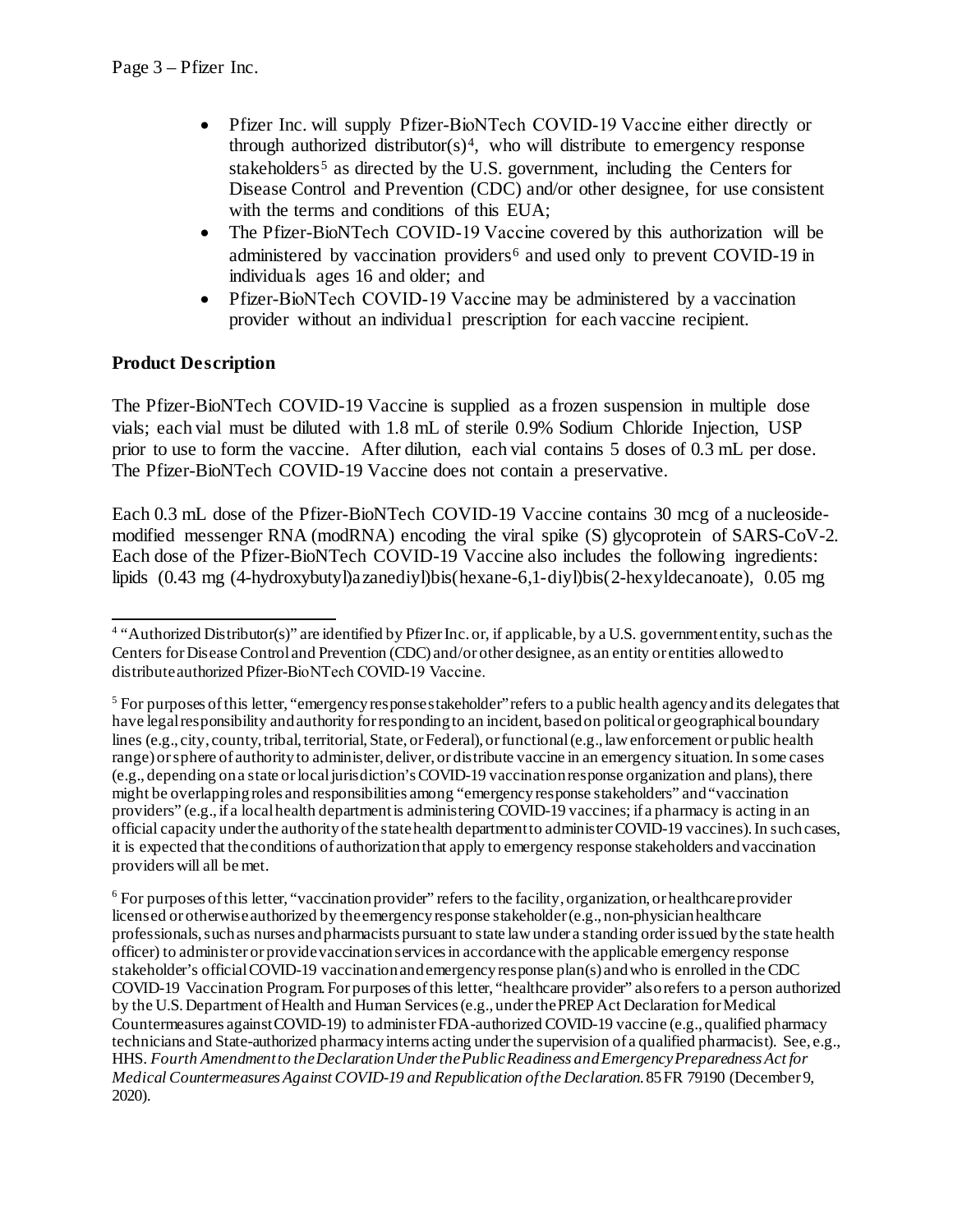phosphocholine, and 0.2 mg cholesterol), 0.01 mg potassium chloride, 0.01 mg monobasic potassium phosphate, 0.36 mg sodium chloride, 0.07 mg dibasic sodium phosphate dihydrate, and 6 mg sucrose. The diluent (0.9% Sodium Chloride Injection) contributes an additional 2.16 mg sodium chloride per dose. 2[(polyethylene glycol)-2000]-N,N-ditetradecylacetamide, 0.09 mg 1,2-distearoyl-sn-glycero-3-

The dosing regimen is two doses of 0.3 mL each, 3 weeks apart.

The manufacture of the authorized Pfizer-BioNTech COVID-19 Vaccine is limited to those facilities identified and agreed upon in Pfizer's request for authorization.

 The Pfizer-BioNTech COVID-19 Vaccine vial label and carton labels are clearly marked for when packaged in the authorized manufacturer packaging (i.e., vials and cartons), despite the "Emergency Use Authorization." The Pfizer-BioNTech COVID‑19 Vaccine is authorized to be distributed, stored, further redistributed, and administered by emergency response stakeholders fact that the vial and carton labels may not contain information that otherwise would be required under the FD&C Act.

 product-specific information required to be made available to vaccination providers and recipients, respectively (referred to as "authorized labeling"): Pfizer-BioNTech COVID‑19 Vaccine is authorized for emergency use with the following

- Emergency Use Authorization (EUA) of Pfizer-BioNTech COVID-19 Vaccine to Prevent • Fact Sheet for Healthcare Providers Administering Vaccine (Vaccination Providers): Coronavirus Disease 2019 (COVID-19)
- Pfizer-BioNTech COVID‑19 Vaccine to Prevent Coronavirus Disease 2019 (COVID-19) in Individuals 16 Years of Age and Older • Fact Sheet for Recipients and Caregivers: Emergency Use Authorization (EUA) of

 I have concluded, pursuant to Section 564(d)(2) of the Act, that it is reasonable to believe that the known and potential benefits of Pfizer-BioNTech COVID‑19 Vaccine, when used to prevent COVID-19 and used in accordance with this Scope of Authorization (Section II), outweigh its known and potential risks.

 I have concluded, pursuant to Section 564(d)(3) of the Act, based on the totality of scientific evidence available to FDA, that it is reasonable to believe that Pfizer-BioNTech COVID-19 Vaccine may be effective in preventing COVID-19 when used in accordance with this Scope of Authorization (Section II), pursuant to Section  $564(c)(2)(A)$  of the Act.

 Having reviewed the scientific information available to FDA, including the information supporting the conclusions described in Section I above, I have concluded that Pfizer-BioNTech COVID‑19 Vaccine (as described in this Scope of Authorization (Section II)) meets the criteria set forth in Section 564(c) of the Act concerning safety and potential effectiveness.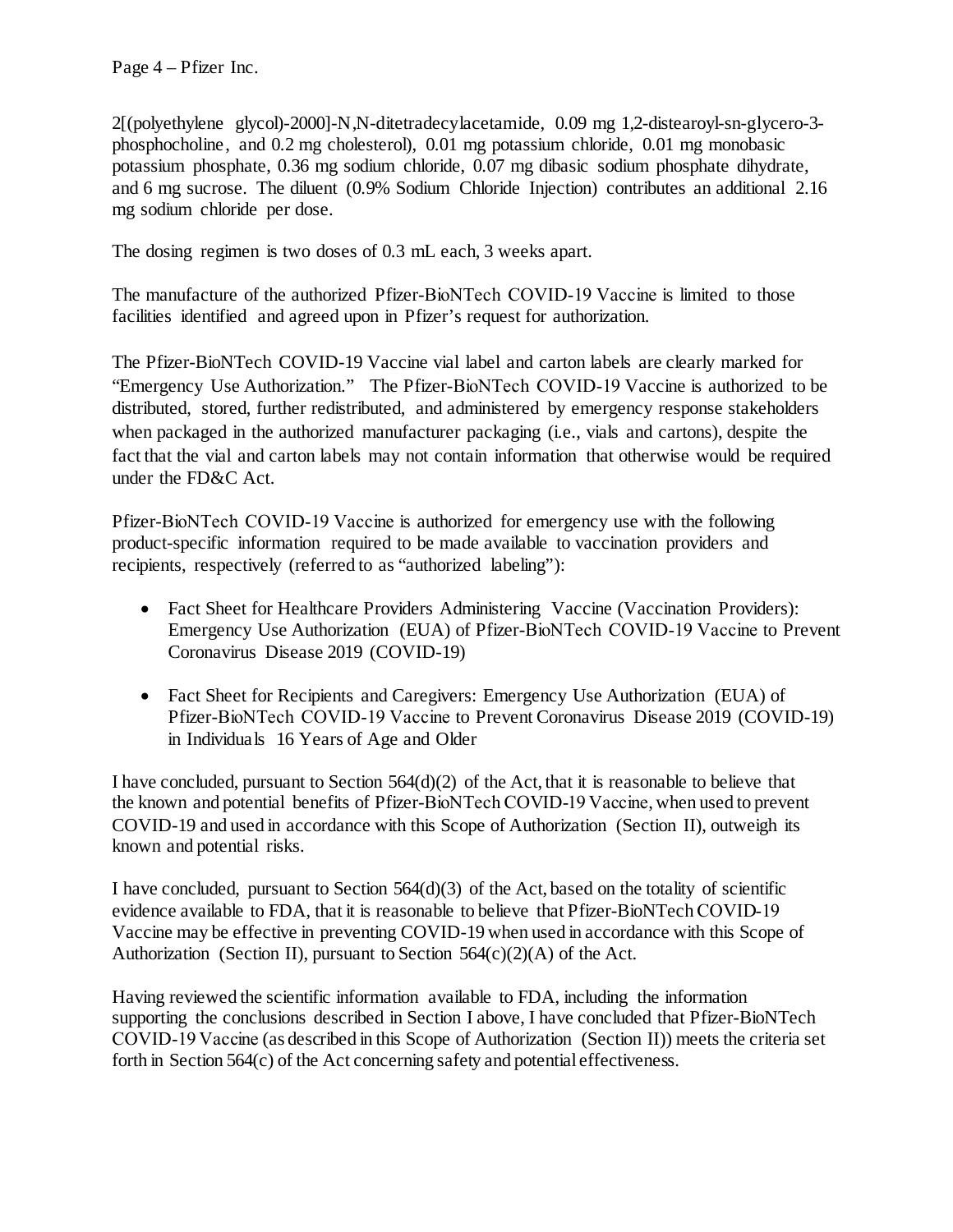(Section II) and the Conditions of Authorization (Section III). Subject to the terms of this EUA and 564(b)(1), Pfizer-BioNTech COVID‑19 Vaccine is authorized to prevent COVID-19 in individuals The emergency use of Pfizer-BioNTech COVID-19 Vaccine under this EUA must be consistent with, and may not exceed, the terms of the Authorization, including the Scope of Authorization under the circumstances set forth in the Secretary of HHS's determination under Section 564(b)(1)(C) described above and the Secretary of HHS's corresponding declaration under Section 16 years of age and older as described in the Scope of Authorization (Section II) under this EUA, despite the fact that it does not meet certain requirements otherwise required by applicable federal law.

# **III. Conditions of Authorization**

Pursuant to Section 564 of the Act, I am establishing the following conditions on this authorization:

Pfizer Inc. and Authorized Distributor(s)

- A. Pfizer Inc. and authorized distributor(s) will ensure that the authorized Pfizer- will be made available to vaccination providers, recipients, and caregivers consistent BioNTech COVID-19 Vaccine is distributed, as directed by the U.S. government, including CDC and/or other designee, and the authorized labeling (i.e., Fact Sheets) with the terms of this letter.
- B. Pfizer Inc. and authorized distributor(s) will ensure that appropriate storage and cold chain is maintained until delivered to emergency response stakeholders' receipt sites.
- C. Pfizer Inc. will ensure that the terms of this EUA are made available to all relevant vaccination providers) involved in distributing or receiving authorized Pfizer- BioNTech COVID‑19 Vaccine. Pfizer Inc. will provide to all relevant stakeholders a copy of this letter of authorization and communicate any subsequent amendments that might be made to this letter of authorization and its authorized labeling. stakeholders (e.g., emergency response stakeholders, authorized distributors, and
- D. Pfizer Inc. may develop and disseminate instructional and educational materials (e.g., described in the letter of authorization and authorized labeling, without FDA's review video regarding vaccine handling, storage/cold-chain management, preparation, disposal) that are consistent with the authorized emergency use of the vaccine as and concurrence, when necessary to meet public health needs during an emergency. Any instructional and educational materials that are inconsistent with the authorized labeling are prohibited.
- E. Pfizer Inc. may request changes to this authorization, including to the authorized Fact Sheets for Pfizer-BioNTech COVID-19 Vaccine, that do not alter the analysis of benefits and risks that underlies this authorization and FDA may determine that such changes may be permitted without amendment of this EUA. That determination must be made by joint decision of the Office of Vaccines Research and Review (OVRR)/Center for Biologics Evaluation and Research (CBER), the Preparedness and Response Team (PREP)/Office of the Center Director (OD)/CBER, and the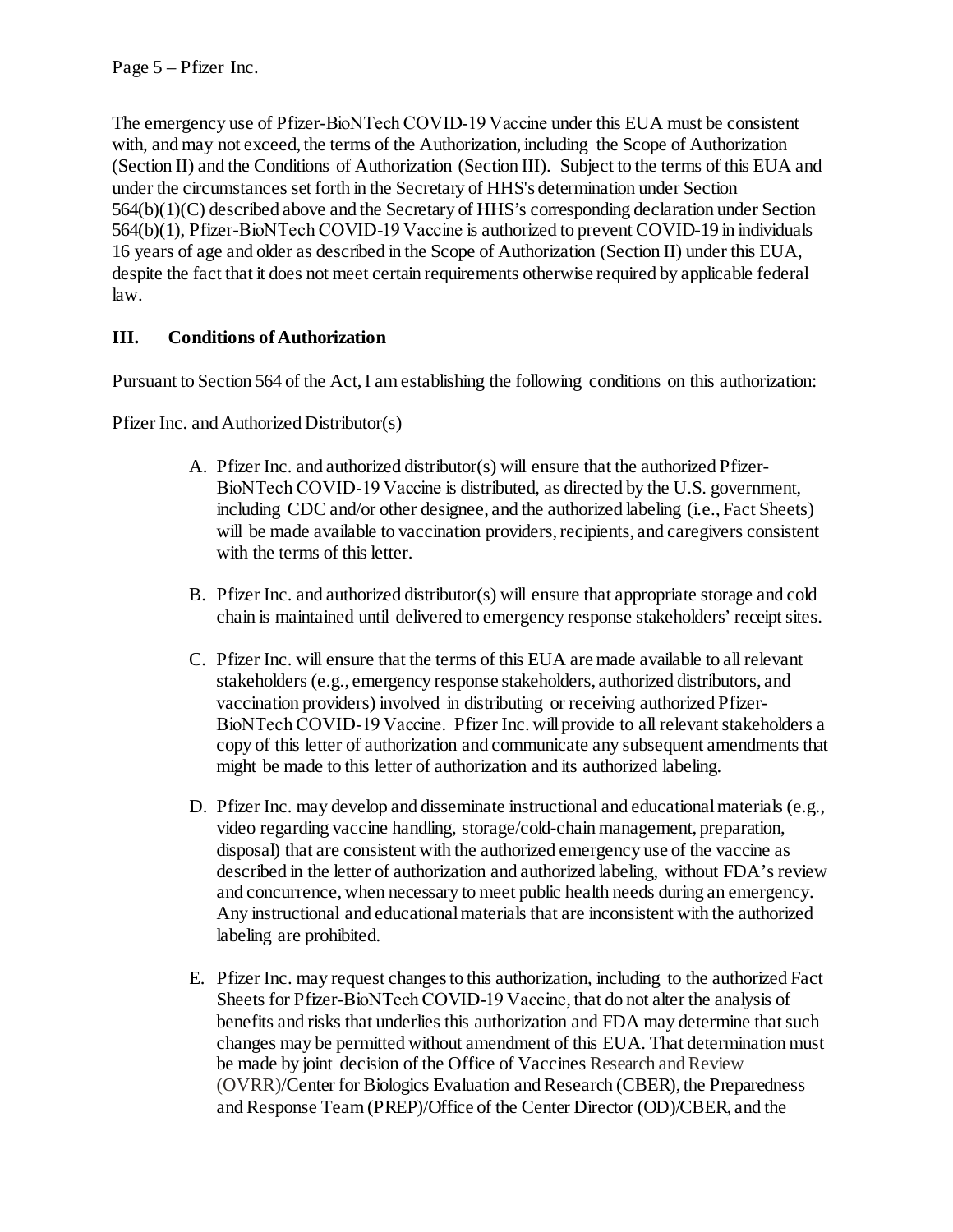Scientist/Office of the Commissioner (OCS). Office of Counterterrorism and Emerging Threats (OCET)/Office of the Chief

- F. Pfizer Inc. will report to Vaccine Adverse Event Reporting System (VAERS):
	- Vaccine administration errors whether or not associated with an adverse event;
	- Serious adverse events (irrespective of attribution to vaccination);
	- Cases of Multisystem Inflammatory Syndrome in children and adults; and
	- Pfizer Inc. • Cases of COVID-19 that result in hospitalization or death, that are reported to

 These reports should be submitted to VAERS as soon as possible but no later than 15 calendar days from initial receipt of the information by Pfizer Inc.

- periodic safety reports at monthly intervals, within 15 days after the last day of a month, beginning after the first full calendar month after authorization. Each periodic safety G. Pfizer Inc. must submit to Investigational New Drug application (IND) number 19736 report is required to contain descriptive information which includes:
	- interval, including interval and cumulative counts by age groups, special • A narrative summary and analysis of adverse events submitted during the reporting populations (e.g., pregnant women), and adverse events of special interest.
	- Newly identified safety concerns in the interval; and
	- Actions taken since the last report because of adverse experiences (for example, changes made to Healthcare Providers Administering Vaccine (Vaccination Providers) Fact Sheet, changes made to studies or studies initiated).
- H. No changes will be implemented to the description of the product, manufacturing process, facilities, or equipment without notification to and concurrence by the Agency.
- I. All manufacturing facilities will comply with Current Good Manufacturing Practice requirements.
- J. Pfizer Inc. will submit to the EUA file Certificates of Analysis (CoA) for each drug product lot at least 48 hours prior to vaccine distribution. The CoA will include the established specifications and specific results for each quality control test performed on the final drug product lot.
- K. Pfizer Inc. will submit to the EUA file quarterly manufacturing reports that include a authorization. This report must include lot number, manufacturing site, date of listing of all Drug Substance and Drug Product lots produced after issuance of this manufacture, and lot disposition, including those lots that were quarantined for investigation or those lots that were rejected. Information on the reasons for lot quarantine or rejection must be included in the report. The first report is due July 2021.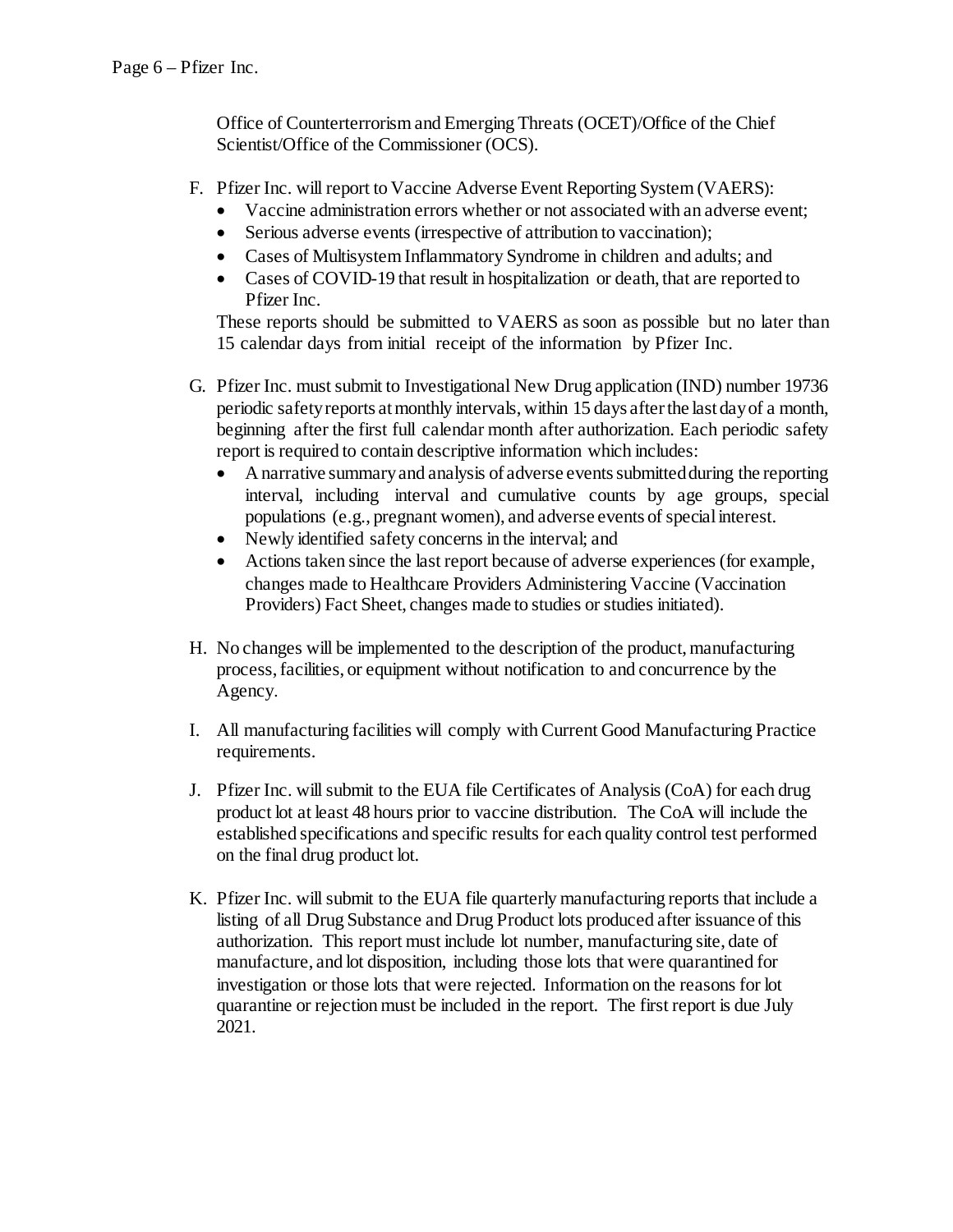- L. Pfizer Inc. and authorized distributor(s) will maintain records regarding release of release date). Pfizer-BioNTech COVID-19 Vaccine for distribution (i.e., lot numbers, quantity,
- M. Pfizer Inc. and authorized distributor(s) will make available to FDA upon request any records maintained in connection with this EUA.
- N. Pfizer Inc. will conduct post-authorization observational study(ies) to evaluate the association between Pfizer-BioNTech COVID-19 Vaccine and a pre-specified list of COVID-19. The study population should include individuals administered the authorized Pfizer-BioNTech COVID-19 Vaccine under this EUA in the general U.S. specific comorbidities. The study(ies) should be conducted in large scale databases with an active comparator. Pfizer Inc. will provide protocols and status update adverse events of special interest, along with deaths and hospitalizations, and severe population (16 years of age and older), populations of interest such as healthcare workers, pregnant women, immunocompromised individuals, subpopulations with reports to the IND 19736 with agreed-upon study designs and milestone dates.

#### Emergency Response Stakeholders

- Pfizer-BioNTech COVID‑19 Vaccine and ensure its distribution and administration, O. Emergency response stakeholders will identify vaccination sites to receive authorized consistent with the terms of this letter and CDC's COVID-19 Vaccination Program.
- P. Emergency response stakeholders will ensure that vaccination providers within their them about the means through which they are to obtain and administer the vaccine Providers Administering Vaccine (Vaccination Providers) and Fact Sheetfor Recipients and Caregivers] is made available to vaccination providers through jurisdictions are aware of this letter of authorization, and the terms herein and any subsequent amendments that might be made to the letter of authorization, instruct under the EUA, and ensure that the authorized labeling [i.e., Fact Sheet for Healthcare appropriate means (e.g., e-mail, website).
- Q. Emergency response stakeholders receiving authorized Pfizer-BioNTech COVID-19 Vaccine will ensure that appropriate storage and cold chain is maintained.

## Vaccination Providers

- authorization and will participate and comply with the terms and training required by R. Vaccination providers will administer the vaccine in accordance with the CDC's COVID-19 Vaccination Program.
- S. Vaccination providers will provide the Fact Sheet for Recipients and Caregivers to each individual receiving vaccination and provide the necessary information for receiving their second dose.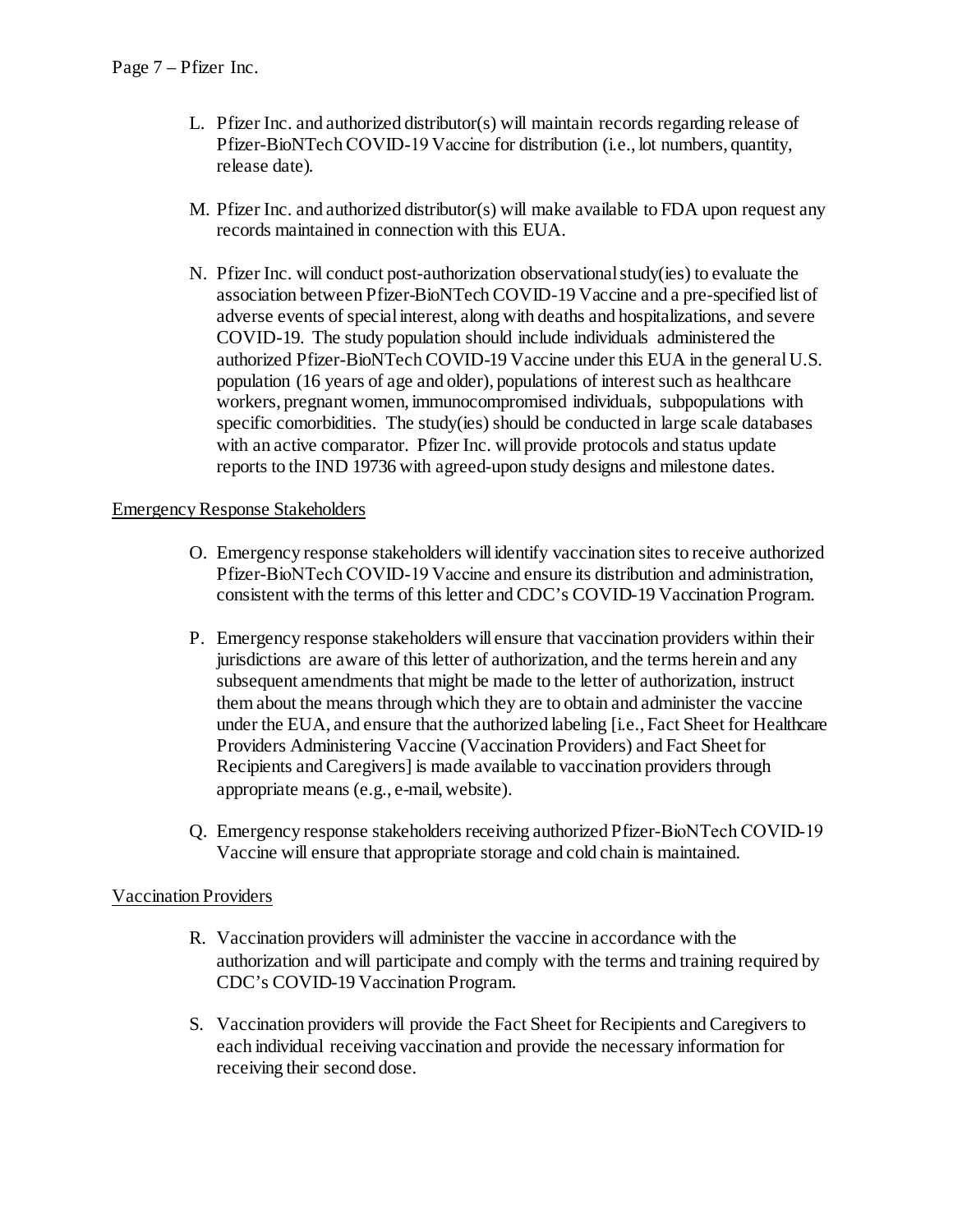- BioNTech COVID‑19 Vaccine of which they become aware to VAERS in T. Vaccination providers administering Pfizer-BioNTech COVID-19 Vaccine must report the following information associated with the administration of Pfizeraccordance with the Fact Sheet for Healthcare Providers Administering Vaccine (Vaccination Providers):
	- Vaccine administration errors whether or not associated with an adverse event
	- Serious adverse events (irrespective of attribution to vaccination)
	- Cases of Multisystem Inflammatory Syndrome in children and adults
	- Cases of COVID-19 that result in hospitalization or death

 Complete and submit reports to VAERS online at reports should include the words "Pfizer-BioNTech COVID‑19 Vaccine EUA" in the description section of the report. To the extent feasible, report to Pfizer Inc. by <https://vaers.hhs.gov/reportevent.html> or by calling 1-800-822-7967. The VAERS contacting 1-800-438-1985 or by providing a copy of the VAERS form to Pfizer Inc.; Fax: 1-866-635-8337.

- government, including CDC, FDA, or other designee, regarding adverse events to U. Vaccination providers will conduct any follow-up requested by the U.S the extent feasible given the emergency circumstances.
- V. Vaccination providers will monitor and comply with CDC and/or emergency concerning reporting of vaccine administration data to CDC. response stakeholder vaccine management requirements (e.g., requirements concerning obtaining, tracking, and handling vaccine) and with requirements
- W. Vaccination providers will ensure that any records associated with this EUA are maintained until notified by FDA. Such records will be made available to CDC, and FDA for inspection upon request.

### Conditions Related to Printed Matter, Advertising, and Promotion

- X. All descriptive printed matter, advertising, and promotional material, relating to the authorized labeling, as well as the terms set forth in this EUA, and meet the use of the Pfizer-BioNTech COVID‑19 Vaccine shall be consistent with the requirements set forth in section 502(a) and (n) of the FD&C Act and FDA implementing regulations.
- use of the Pfizer-BioNTech COVID-19 Vaccine clearly and conspicuously shall state Y. All descriptive printed matter, advertising, and promotional material relating to the that:
	- authorized for emergency use by FDA, under an EUA to prevent Coronavirus • This product has not been approved or licensed by FDA, but has been Disease 2019 (COVID-19) for use in individuals 16 years of age and older; and